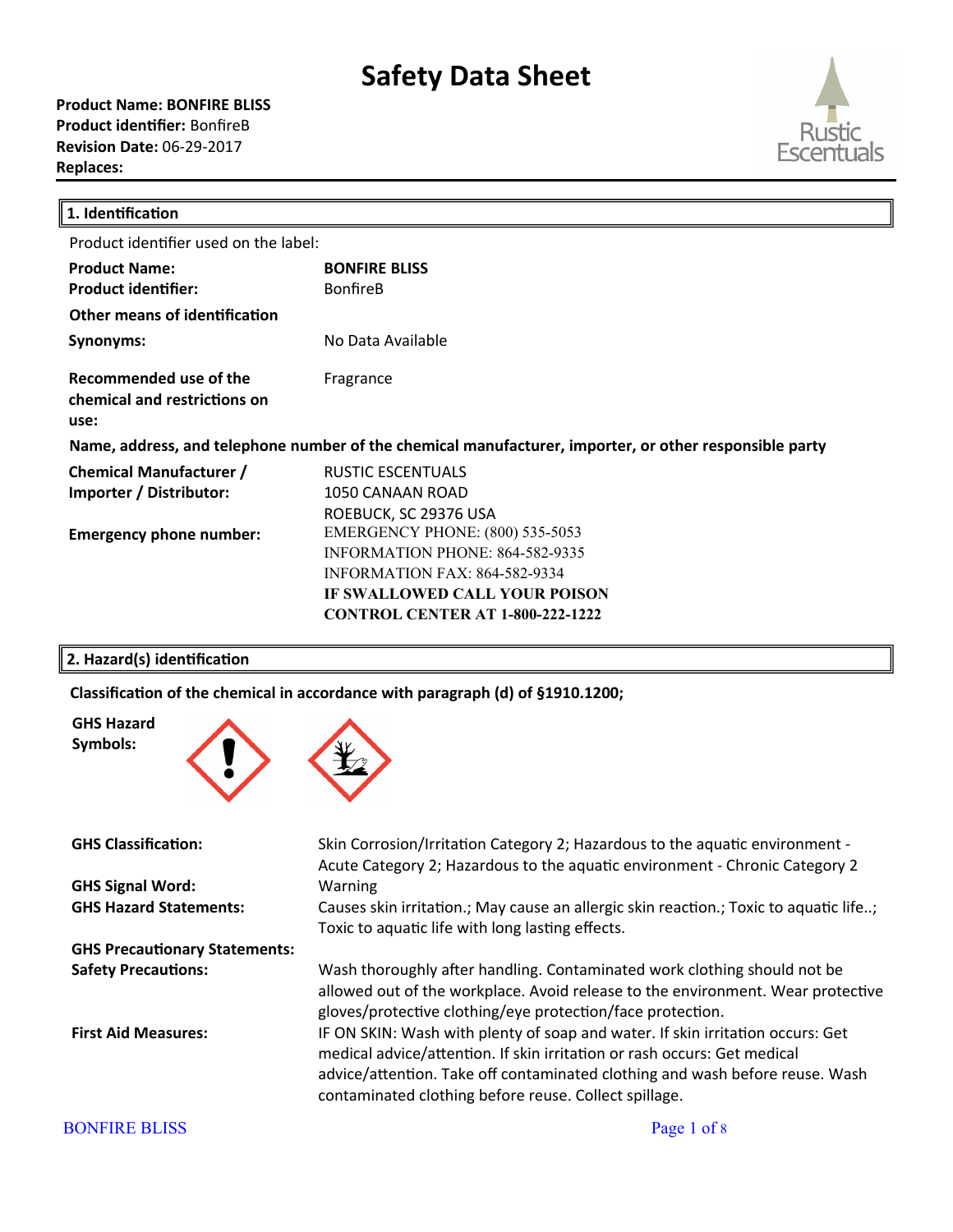

**Disposal:** Dispose of contents/container in accordance with local/regional/national/international regulation for hazardous wastes.

| 3. Composition/information on ingredients                                                                        |                                                   |                            |
|------------------------------------------------------------------------------------------------------------------|---------------------------------------------------|----------------------------|
| <b>Chemical Component:</b>                                                                                       | <b>CAS number and other</b><br>unique identifiers | % (or range) of ingredient |
| Ethanone, 1-(1,2,3,4,5,6,7,8-<br>octahydro-2,3,8,8-tetramethyl-2-<br>naphthalenyl)-                              | 54464-57-2                                        | $7 - 15$                   |
| Ethanone, 1-[(3R,3aR,7R,8aS)-<br>2,3,4,7,8,8a-hexahydro-3,6,8,8-<br>tetramethyl-1H-3a,7-<br>methanoazulen-5-yl]- | 32388-55-9                                        | $1 - 5$                    |
| Benzoic acid, 2-hydroxy-,<br>phenylmethyl ester                                                                  | 118-58-1                                          | $1 - 5$                    |
| 4H-Pyran-4-one, 2-ethyl-3-hydroxy-                                                                               | 4940-11-8                                         | $1 - 5$                    |
| 2H-1-Benzopyran-2-one                                                                                            | $91 - 64 - 5$                                     | $1 - 5$                    |
| Oils, cedar leaf                                                                                                 | 8007-20-3                                         | $1 - 5$                    |
| 1,3-Benzodioxole-5-carboxaldehyde                                                                                | 120-57-0                                          | $0.1 - 1$                  |
| 2-Propenoic acid, 3-phenyl-, methyl<br>ester                                                                     | 103-26-4                                          | $0.1 - 1$                  |

**The specific chemical identity and/or exact percentage (concentration) of composition has been withheld as a trade secret.**

#### **4. First-aid measures**

Description of necessary measures, subdivided according to the different routes of exposure, i.e., inhalation, skin and eye contact, and ingestion:

| <b>Eye Contact:</b>                                 | Flush eyes with plenty of water for at least 20 minutes retracting<br>eyelids often. Tilt the head to prevent chemical from transferring to<br>the uncontaminated eye. Get immediate medical attention. |
|-----------------------------------------------------|---------------------------------------------------------------------------------------------------------------------------------------------------------------------------------------------------------|
| <b>Skin Contact:</b>                                | Wash with soap and water.                                                                                                                                                                               |
| Inhalation:                                         | This material does not present a hazard if inhaled. Remove<br>individual to fresh air after an airborne exposure if any symptoms<br>develop, as a precautionary measure.                                |
| Ingestion:                                          | No hazard in normal industrial use. Do not induce vomiting. Seek<br>medical attention if symptoms develop. Provide medical care<br>provider with this MSDS.                                             |
| Most important symptoms/effects, acute and delayed: |                                                                                                                                                                                                         |
| <b>Most important</b><br>symptoms/effects (Acute):  | No Data Available                                                                                                                                                                                       |

BONFIRE BLISS Page 2 of 8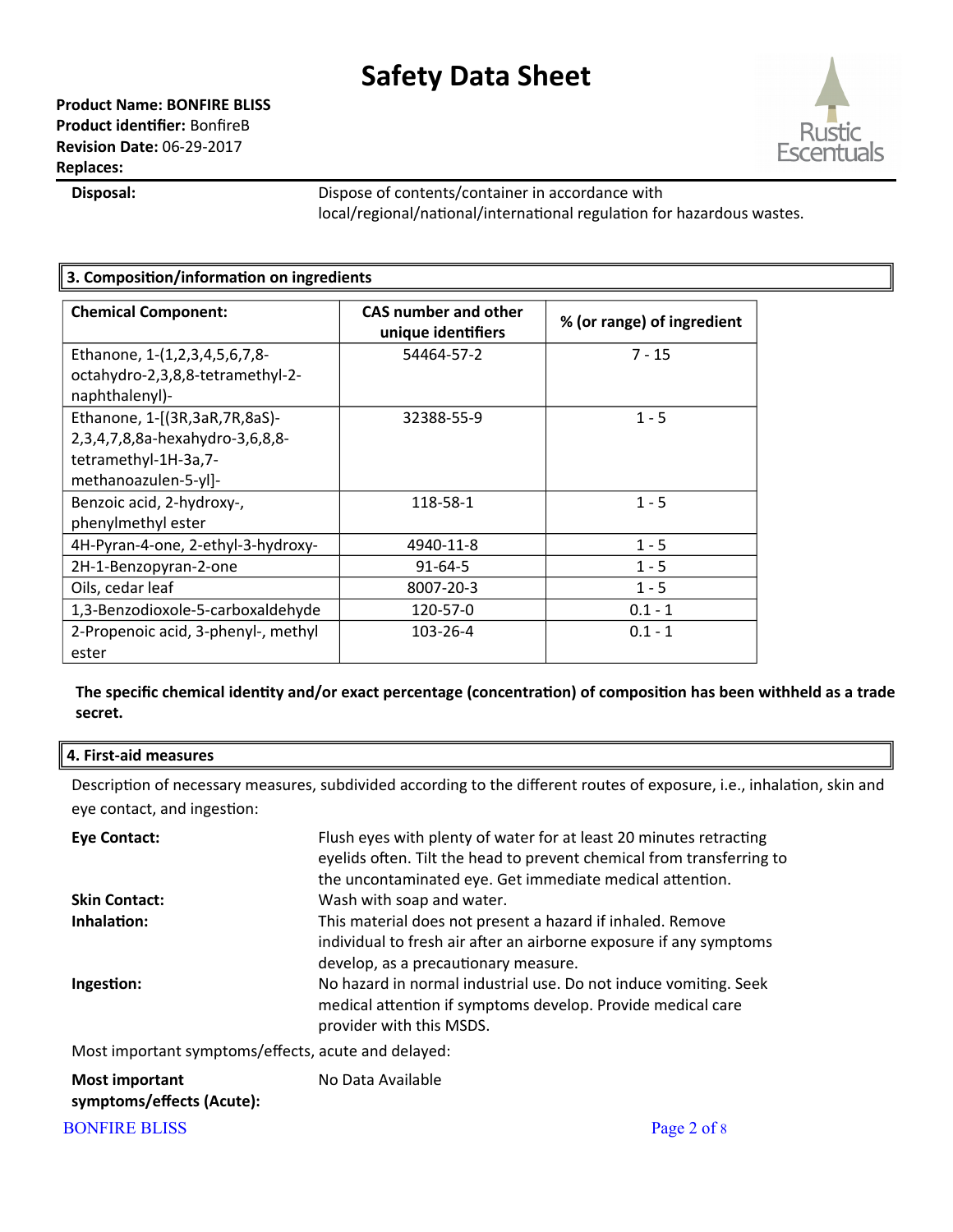## **Product Name: BONFIRE BLISS**

**Product identifier:** BonfireB

**Revision Date:** 06-29-2017



| <b>Replaces:</b>                                                                                                                                           |                                                                                                                                                                                                                                                                                                                       |
|------------------------------------------------------------------------------------------------------------------------------------------------------------|-----------------------------------------------------------------------------------------------------------------------------------------------------------------------------------------------------------------------------------------------------------------------------------------------------------------------|
| <b>Most important</b><br>symptoms/effects (Delayed):<br><b>Indication of immediate</b><br>medical attention and special<br>treatment needed, if necessary: | No Data Available<br>No additional first aid information available                                                                                                                                                                                                                                                    |
| 5. Fire-fighting measures                                                                                                                                  |                                                                                                                                                                                                                                                                                                                       |
| Suitable (and unsuitable) extinguishing media:                                                                                                             |                                                                                                                                                                                                                                                                                                                       |
| Suitable extinguishing media:                                                                                                                              | Use alcohol resistant foam, carbon dioxide, dry chemical, or water<br>spray when fighting fires. Water or foam may cause frothing if<br>liquid is burning but it still may be a useful extinguishing agent if<br>carefully applied to the fire. Do not direct a water stream directly<br>into the hot burning liquid. |
| Unsuitable extinguishing media:                                                                                                                            | No Data Available                                                                                                                                                                                                                                                                                                     |
|                                                                                                                                                            | Specific hazards arising from the chemical (e.g., nature of any hazardous combustion products):                                                                                                                                                                                                                       |
| <b>Flammability Summary:</b><br>Fire and/or Explosion<br><b>Hazards:</b>                                                                                   | Combustible at elevated temperatures<br>Vapors may be ignited by sparks, flames or other sources of ignition<br>if material is above the flash point giving rise to a fire (Class B).<br>Vapors are heavier than air and may travel to a source of ignition<br>and flash back.                                        |
| <b>Hazardous Combustion</b>                                                                                                                                | <b>Carbon Oxides</b>                                                                                                                                                                                                                                                                                                  |
| <b>Products:</b>                                                                                                                                           |                                                                                                                                                                                                                                                                                                                       |
| Special protective equipment<br>and precautions for fire-<br>fighters:                                                                                     | Do not enter fire area without proper protection including self-<br>contained breathing apparatus and full protective equipment. Fight<br>fire from a safe distance and a protected location due to the<br>potential of hazardous vapors and decomposition products. Use<br>methods for the surrounding fire.         |
| 6. Accidental release measures                                                                                                                             |                                                                                                                                                                                                                                                                                                                       |
| Personal precautions,<br>protective equipment, and<br>emergency procedures:<br><b>Methods and materials for</b><br>containment and cleaning up:            | No health affects expected from the clean-up of this material if<br>contact can be avoided. Follow personal protective equipment<br>recommendations found in Section VIII of this MSDS<br>No special spill clean-up considerations. Collect and discard in<br>regular trash.                                          |
| 7. Handling and storage                                                                                                                                    |                                                                                                                                                                                                                                                                                                                       |
|                                                                                                                                                            |                                                                                                                                                                                                                                                                                                                       |

**Precautions for safe handling:** Mildly irritating material. Avoid unnecessary exposure.

**Conditions for safe storage, including any incompatibilities**

**Conditions for safe storage:** Store in a cool dry place. Isolate from incompatible materials.

## BONFIRE BLISS Page 3 of 8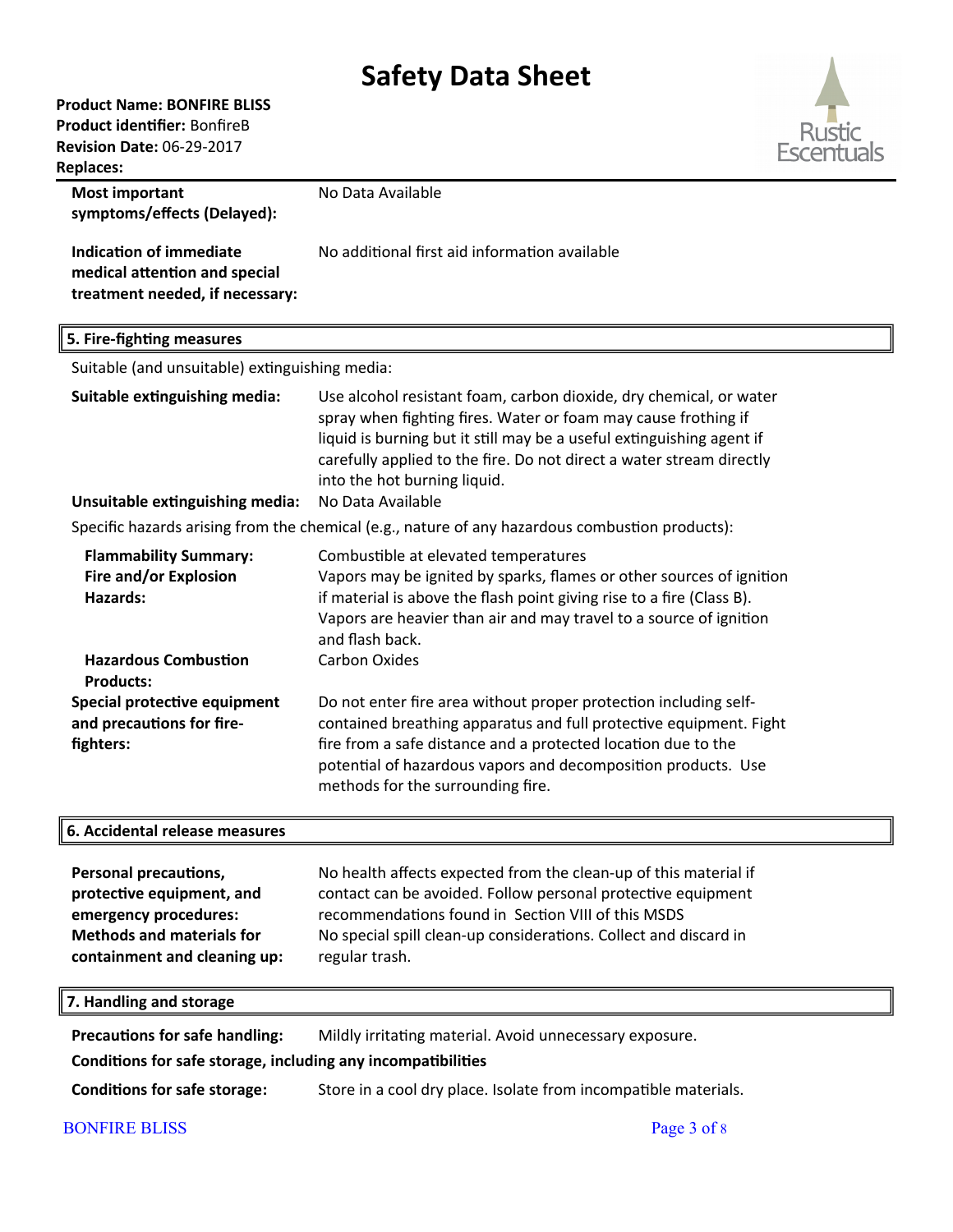

**Materials to Avoid/Chemical** Strong oxidizing agents Strong bases Strong acids Strong reducing Incompatibility: agents

### 8. Exposure controls/personal protection

OSHA permissible exposure limit (PEL), American Conference of Governmental Industrial Hygienists (ACGIH) Threshold Limit Value (TLV), and any other exposure limit used or recommended by the chemical manufacturer, importer, or employer preparing the safety data sheet, where available:

| <b>Chemical Component</b>                                              | <b>ACGIH TLV-TWA</b>                                                                                                                                                                                                              | <b>ACGIH STEL</b> | <b>OSHA PEL</b> |  |
|------------------------------------------------------------------------|-----------------------------------------------------------------------------------------------------------------------------------------------------------------------------------------------------------------------------------|-------------------|-----------------|--|
| No Data Available                                                      |                                                                                                                                                                                                                                   |                   |                 |  |
| <b>Appropriate engineering</b><br>controls:                            | No exposure limits exist for the constituents of this product. No<br>engineering controls are likely to be required to maintain operator<br>comfort under normal conditions of use.                                               |                   |                 |  |
| Individual protection measures, such as personal protective equipment: |                                                                                                                                                                                                                                   |                   |                 |  |
| <b>Respiratory Protection:</b>                                         | No respiratory protection required under normal conditions of use.                                                                                                                                                                |                   |                 |  |
| <b>Eye Protection:</b>                                                 | No special requirements under normal industrial use.                                                                                                                                                                              |                   |                 |  |
| <b>Skin Protection:</b>                                                | Not normally considered a skin hazard. Where use can result in skin<br>contact, practice good personal hygiene. Wash hands and other<br>exposed areas with mild soap and water before eating, drinking,<br>and when leaving work. |                   |                 |  |
| Gloves:                                                                | No information available                                                                                                                                                                                                          |                   |                 |  |
| <b>Respiratory Protection:</b>                                         | No respiratory protection required under normal conditions of use.                                                                                                                                                                |                   |                 |  |

#### 9. Physical and chemical properties

Appearance (physical state, color, etc.):

| Appearance (physical state):                  | Liquid                 |
|-----------------------------------------------|------------------------|
| Color:                                        | Very pale yellow       |
| Odor:                                         | Comparable to Standard |
| <b>Odor threshold:</b>                        | Not determined         |
| pH:                                           | Not Available          |
| Initial Boiling Point and Boiling Range (°C): | No Data Available      |
| <b>Flash Point:</b>                           | $> 200$ º F            |
| <b>Evaporation Rate:</b>                      | Not Available          |
| Flammability (solid, gas):                    | No Data Available      |
| Upper/lower flammability or explosive limits: |                        |

| <b>Upper Flammable/Explosive Limit:</b> | Not Available       |
|-----------------------------------------|---------------------|
| Lower Flammable/Explosive Limit:        | Not Available       |
| <b>Vapor Density:</b>                   | >1                  |
| <b>Relative Density:</b>                | 1.0768              |
| Solubility(ies):                        | Soluble in water-No |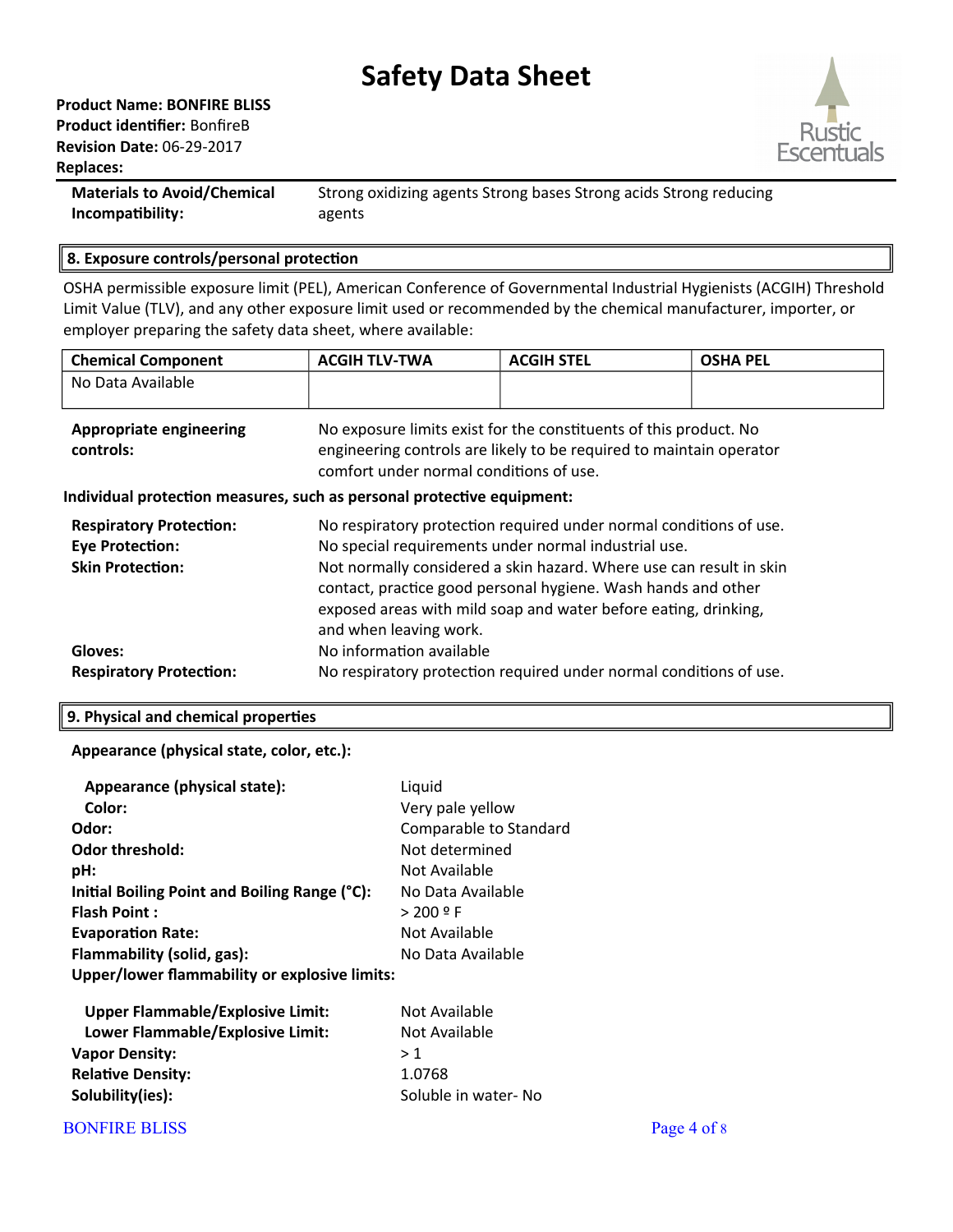## **Product Name: BONFIRE BLISS**

**Product identifier:** BonfireB **Revision Date:** 06-29-2017 **Replaces:** 



| Auto-ignition Temperature (°C):    | 2259C             |
|------------------------------------|-------------------|
| <b>Decomposition Temperature::</b> | 335               |
| Viscosity:                         | No Data Available |
| Volatiles, % by weight             | 2.22              |
| <b>Volatile Organic Chemicals</b>  | No Data Available |
| <b>Bulk Density</b>                | 8.988             |
|                                    |                   |

## **10. Stability and reactivity**

| <b>Reactivity:</b>                            | No Data Available                                                                                     |
|-----------------------------------------------|-------------------------------------------------------------------------------------------------------|
| <b>Chemical stability:</b>                    | Stable under normal conditions.                                                                       |
| <b>Possibility of hazardous</b><br>reactions: | No Data Available                                                                                     |
| Conditions to avoid (e.g., static             | Temperatures above the high flash point of this combustible                                           |
| discharge, shock, or vibration):              | material in combination with sparks, open flames, or other sources<br>of ignition. Heat flame sparks. |
| Incompatible materials:                       | Strong oxidizing agents Strong bases Strong acids Strong reducing<br>agents                           |
| <b>Hazardous decomposition</b><br>products:   | Carbon Oxides                                                                                         |

### **11. Toxicological information**

| Information on the likely routes<br>of exposure (inhalation, | No Data Available |
|--------------------------------------------------------------|-------------------|
| ingestion, skin and eye contact):                            |                   |
| Symptoms related to the                                      | No Data Available |
| physical, chemical and                                       |                   |
| toxicological characteristics:                               |                   |
| <b>Target Organs Potentially</b>                             | No Data Available |
| <b>Affected by Exposure:</b>                                 |                   |
| <b>Chemical Interactions That</b>                            | None Known        |
| <b>Change Toxicity:</b>                                      |                   |

**Delayed and immediate effects and also chronic effects from short- and long-term exposure:**

**Immediate (Acute) Health Effects by Route of Exposure:**

| <b>Inhalation Irritation:</b> | No data.          |
|-------------------------------|-------------------|
| <b>Skin Contact:</b>          | No data.          |
| Eye Contact:                  | No data.          |
| <b>Ingestion Irritation:</b>  | No Data Available |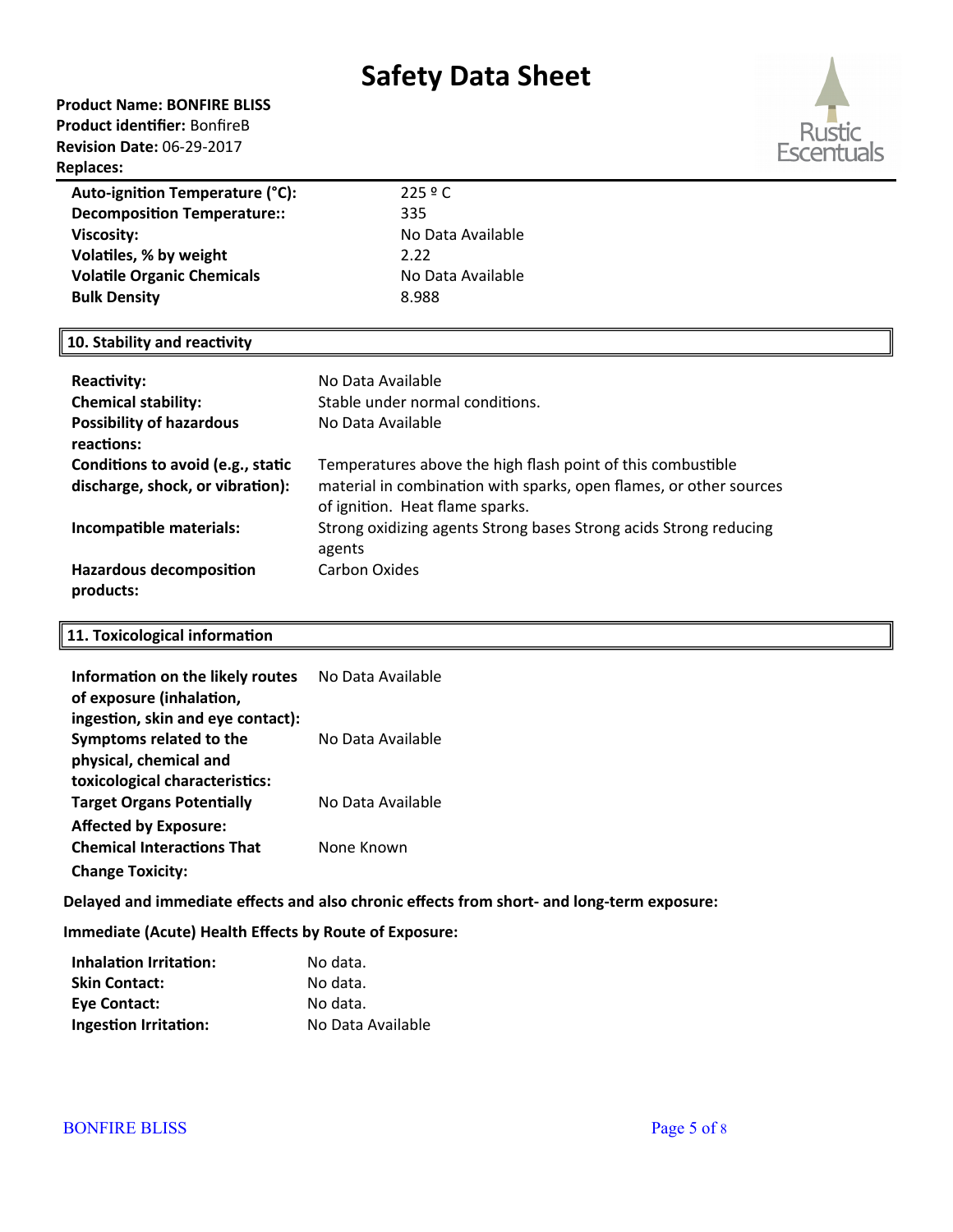### **Product Name: BONFIRE BLISS**

**Product identifier:** BonfireB **Revision Date:** 06-29-2017 **Replaces:** 



#### **Long-Term (Chronic) Health Effects:**

| Carcinogenicity:               | None of the substances have been shown to cause cancer in long term animal<br>studies. Not a carcinogen according to NTP, IARC, or OSHA. |
|--------------------------------|------------------------------------------------------------------------------------------------------------------------------------------|
| <b>Reproductive and</b>        | No data available to indicate product or any components present at greater than                                                          |
| <b>Developmental Toxicity:</b> | 0.1% may cause birth defects.                                                                                                            |
| <b>Mutagenicity:</b>           | No data available to indicate product or any components present at greater than                                                          |
|                                | 0.1% is mutagenic or genotoxic.                                                                                                          |

**Numerical measures of toxicity (such as acute toxicity estimates) Component Toxicology Data**

| <b>Chemical Component</b> | Oral LD50 | <b>Dermal LD50</b> | <b>Inhalation LC50</b> |
|---------------------------|-----------|--------------------|------------------------|
| No data available         |           |                    |                        |

**Whether the hazardous chemical is listed in the National Toxicology Program (NTP) Report on Carcinogens (latest edition) or has been found to be a potential carcinogen in the International Agency for Research on Cancer (IARC) Monographs (latest edition), or by OSHA**

| <b>Chemical Name</b> | <b>OSHA Carcinogen</b> | <b>IARC Carcinogen</b> | <b>NTP Carcinogen</b> |
|----------------------|------------------------|------------------------|-----------------------|
| No Data Available    |                        |                        |                       |

## **12. Ecological information**

**Ecotoxicity (aquatic and terrestrial, where available):** This material is not expected to be harmful to the ecology.

#### **Ecological Toxicity Data**

| <b>Chemical Component</b> | <b>Aquatic EC50</b><br>Crustacea | <b>Aquatic ERC50 Algae</b> | <b>Aguatic LC50 Fish</b> |
|---------------------------|----------------------------------|----------------------------|--------------------------|
| No Data Available         |                                  |                            |                          |

| Persistence and degradability:    | No Data Available |
|-----------------------------------|-------------------|
| <b>Bioaccumulative potential:</b> | No Data Available |
| <b>Mobility in soil:</b>          | No Data Available |
| Other adverse effects (such as    | No Data Available |
| hazardous to the ozone layer):    |                   |

## **13. Disposal considerations Description of waste residues and information on their safe handling and methods of disposal, including the disposal of any contaminated packaging Description of waste residues:** Spent or discarded material is not expected to be a hazardous waste. **Safe Handling of Waste:** No Data Available BONFIRE BLISS Page 6 of 8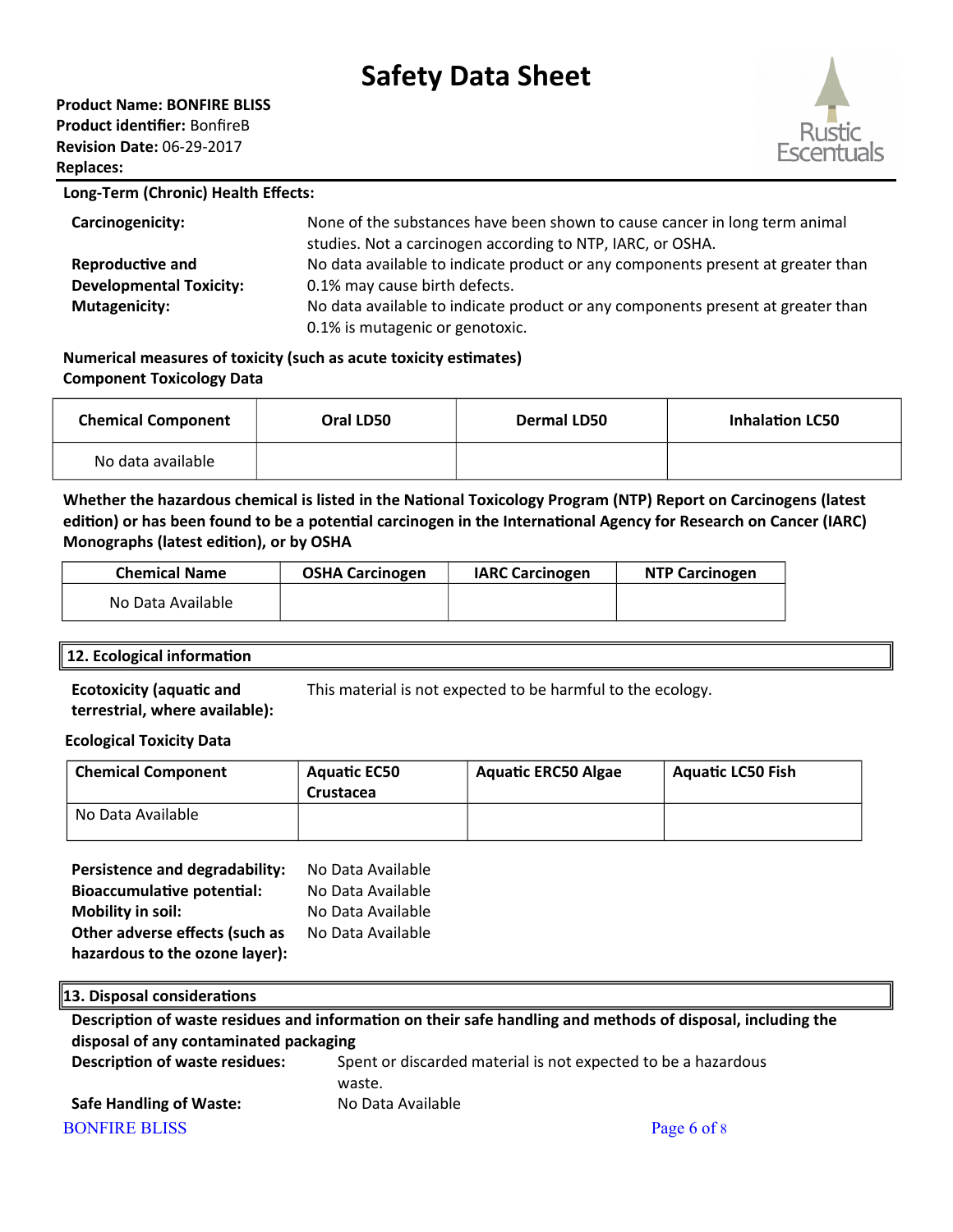### **Product Name: BONFIRE BLISS** Product identifier: BonfireB

**Revision Date: 06-29-2017** Replaces:



| Waste treatment methods | DO NOT DUMP INTO ANY SEWERS, ON THE GROUND, OR INTO                |
|-------------------------|--------------------------------------------------------------------|
| (including packaging):  | ANY BODY OF WATER. All disposal practices must be in               |
|                         | compliance with all Federal, State/Provincial and local laws and   |
|                         | regulations. Regulations may vary in different locations. Waste    |
|                         | characterizations and compliance with applicable laws are the      |
|                         | sole responsibility of the waste generator. As your supplier, we   |
|                         | have no control over the management practices or                   |
|                         | manufacturing processes of parties handling or using this          |
|                         | material. The information presented here pertains only to the      |
|                         | product when used as intended, according to this MSDS. For         |
|                         | unused and uncontaminated product, the preferred options           |
|                         | include sending to a licensed and permitted incinerator or other   |
|                         | thermal destruction device. Various federal, state or provincial   |
|                         | agencies may have specific regulations concerning the              |
|                         | transportation, handling, storage, use or disposal of this product |
|                         | which may not be covered in this MSDS. The user shall have to      |
|                         | review these regulations to ensure full compliance with all        |
|                         | applicable regulations.                                            |

| 14. Transport information         |                |
|-----------------------------------|----------------|
| <b>US DOT Ground Shipping</b>     | Not Restricted |
| Description:                      |                |
| <b>IATA Shipping Description:</b> | Not Restricted |
| <b>IMDG Shipping Description:</b> | Not Restricted |
|                                   |                |

## $\left\|$ 15. Regulatory information

## Safety, health and environmental regulations specific for the product in question

| TSCA Status:               | All components in this product are on the TSCA Inventory.       |
|----------------------------|-----------------------------------------------------------------|
| <b>California Prop 65:</b> | Does not contain any chemicals listed on California Proposition |
|                            | 65.                                                             |

#### **Regulated Components:**

| <b>Chemical Component</b> | <b>CAS number and</b> | Regulation         | % Range |
|---------------------------|-----------------------|--------------------|---------|
|                           | other unique          |                    |         |
|                           | identifiers           |                    |         |
| None Listed               |                       | California Prop 65 |         |
|                           |                       | Cancer             |         |
| None Listed               |                       | California Prop 65 |         |
|                           |                       | Developmental      |         |